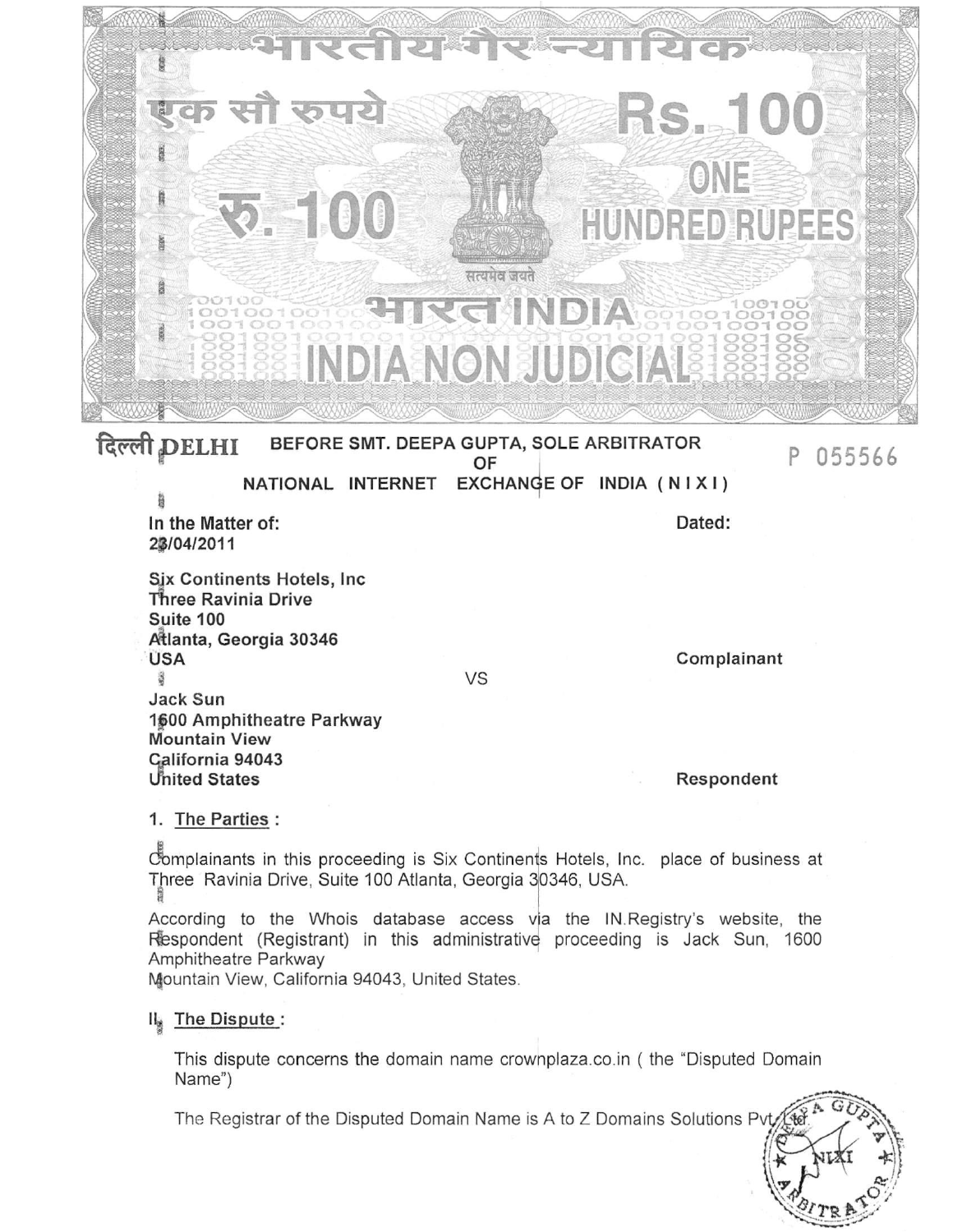#### **III. Brief Background :**

This Arbitral proceeding commenced in accordance with the .IN Dispute Resolution Policy (INRDP) and rules frame there under.

Complainant submitted his complaint in the registry of the NIXI on dated February 18, 2011 and the respondent did not submit his reply at all.

Ms. Deepa Gupta has been appointed as Sole Arbitrator in this matter.

It is alleged in the complaint that the complainant is using his name for the past more than 27 years since 1983 .It is also revealed from the field document that the complainant is in the business of Hotel Services of owning, managing, leasing or franchising, through various subsidiaries, more than 4500 hotels and 650000 guest rooms in nearly 100 counties and around the world and that IHG (Inter Continental Hotels) owns a portfolio of hotel brands including Crowns Plaza Hotels & Resorts, Holiday Inn Hotels and Resorts, Holiday Inn Express, Inter Continental Hotels & Resorts, Hotel Indigo, Staybridge Suites and Cahdlewood Suites, and also manages the world's largest hotel loyalty program, priority club Rewards. It is also not out of context to mention that ample opportunity has been given to the respondent to represent their case before the tribunal.

Respondent has not submitted any answer in the matter.

## **IV. PARTIES CONTENTIONS :-**

## **A. Complainant's Contentions about himself :**

- 1. Complainant is one of a number of companies collectively known as Inter Continental Hotels Group ("IHG"), IHG own, manage, lease or franchise, through various subsidiaries, more than 4500 hotels and 650000 guest rooms in nearly 100 counties and around the world. IHG owns a portfolio of hotel brands including Crowns Plaza Hotels & Resorts, Holiday Inn Hotels and Resorts, Holiday Inn Express, Inter Continental Hotels & Resorts, Hotel Indigo, Staybridge Suites and Candlewood Suites, and also manages the world's largest hotel loyalty program, priority club Rewards.
- 2. Complainant has prevailed in various proceedings under.lN Domain Name Dispute Resolution Policy (INDRP) and has also prevailed in numerous proceedings under the Uniform Domain- Name Dispute- Resolution Policy, which resulted in a decision ordering transferring of 1,519 domain names to Complainant including 120 domain names containing Complainant's CROWNE PLAZA Trademark { Case: Inter- Continental Hotels Corporation, Six Continents Hotels, Inc. v. Daniel Kirchhof, WIPO case No. D2009-1661].

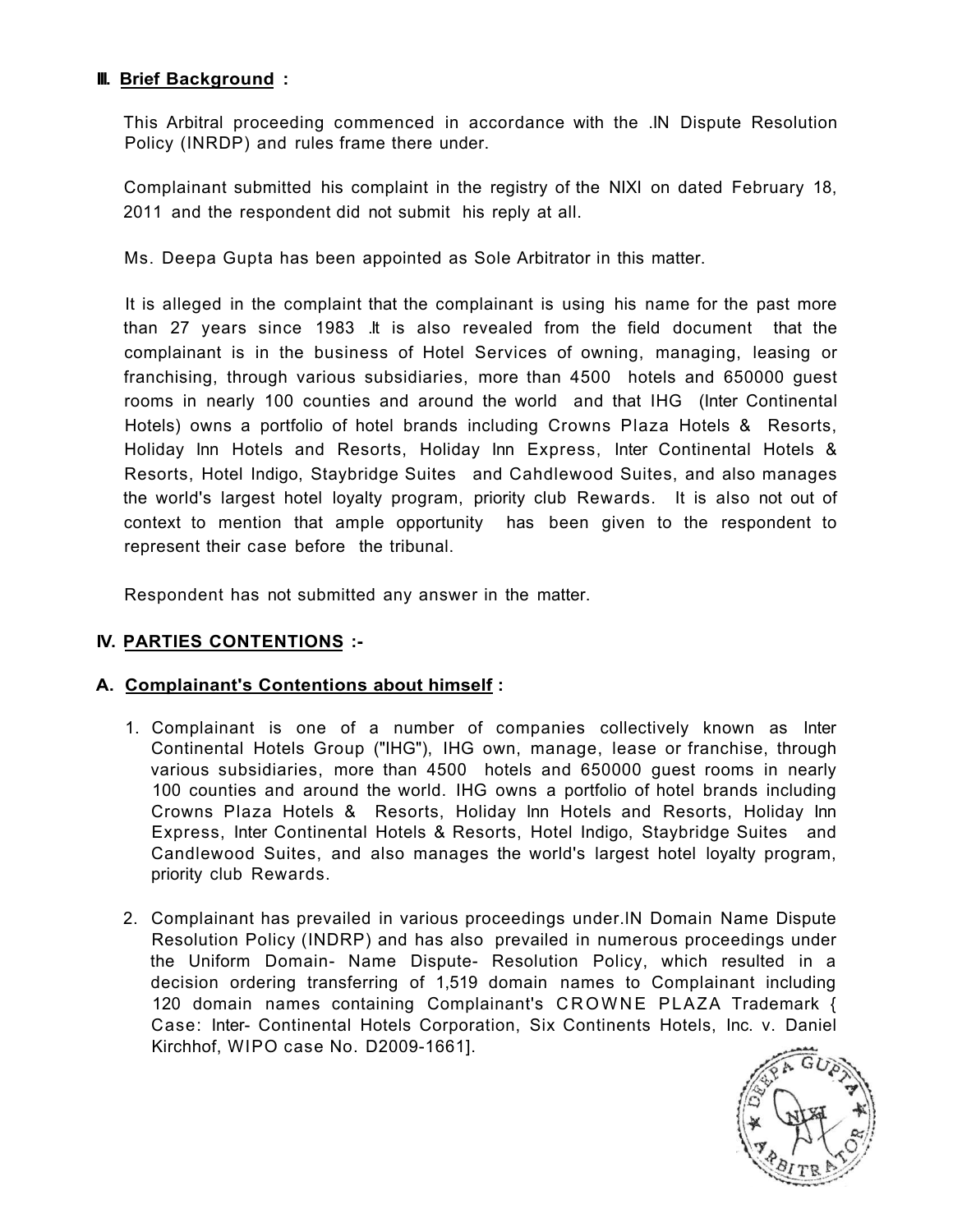# **B. Complainant's allegations about Respondent:**

Respondent registered Disputed Domain Name of September,2010 & is using the Name in connection with a website that contains links for hotel services that compete with services offered by complainant under its CROWN PLAZA trademark including links labeled " Burj Al Arab Hotel Dubai", "Orbit Hotel and Hostel", Hotels in Munchen Germany", Hotel Walsum Rotterdam" and "Bermuda Guest Houses".

#### **C. Complainants Contention about cause of Action :**

That December 2010 Complainant became aware of Disputed Domain being wrongfully registered by the Respondent and pursuant to which the complainant hereby submits this complaints in accordance with the Rules,

#### **D. Complainants alleges that the Registrant's domain name is identical or**  confusingly similar to a name trademark or service mark in which the **complainant has rights;**

1. Complainant submits that " Crown Plaza" hotel brand was founded in 1983 and today is used in connection with 376 hotels worldwide, which collectively offer 103876 hotel rooms. Complainant submit that complainant (or its affiliates) owns at least 275 registrations in at least 95 countries or geographic regions worldwide for

3. Complainant submits that it has registered the patent & trademark crown plaza in trademarks that consist of or contain the mark CROWNE PLAZA.

various countries like US, India, Europe etc ( Details Attached) Complainant submits that the Complainant is the prior adopter of the mark CROWN E PLAZA & the complainant has both common law and statutory rights in respect of its trademark CROWNE PLAZA & previous Panels under the Uniform Domain Name Dispute Resolution Policy have found that Complainant has strong rights in and to the CROWNE PLAZA Trademark & as a result of the complainant's exclusive use of CROWNE PLAZA mark, it has developed significant goodwill for consumers throughout the world.

Complainant also submits that Disputed Domain Name contains Complainants CROWN E PLAZA Trademark in its entirety except for omitting the silent letter "e". Phonetically, the disputed domain name sounds identical-to the Complainant's trademark and the absence of the letter 'e' does not alter the pronunciation of the trademark".

Complainant Submits that a domain name wholly incorporating complainant's registered mark should be sufficient to establish identity or confusing similarity for purposes of the Policy".

Complainant Submits that the omission of the isilent letter "e" from the Disputed Domain Name does nothing to diminish its confusing similarity with Complainant's CROWN E PLAZA trademark & the Disputed Domain Name immediately evokes the thought of CROWN E PLAZA hotels, suggesting a relation which does not exist with the Complainant. Accordingly, the Disputed Domain Name is identical or confusingly similar to Complainant's CROWNE PLAZA Trademark.

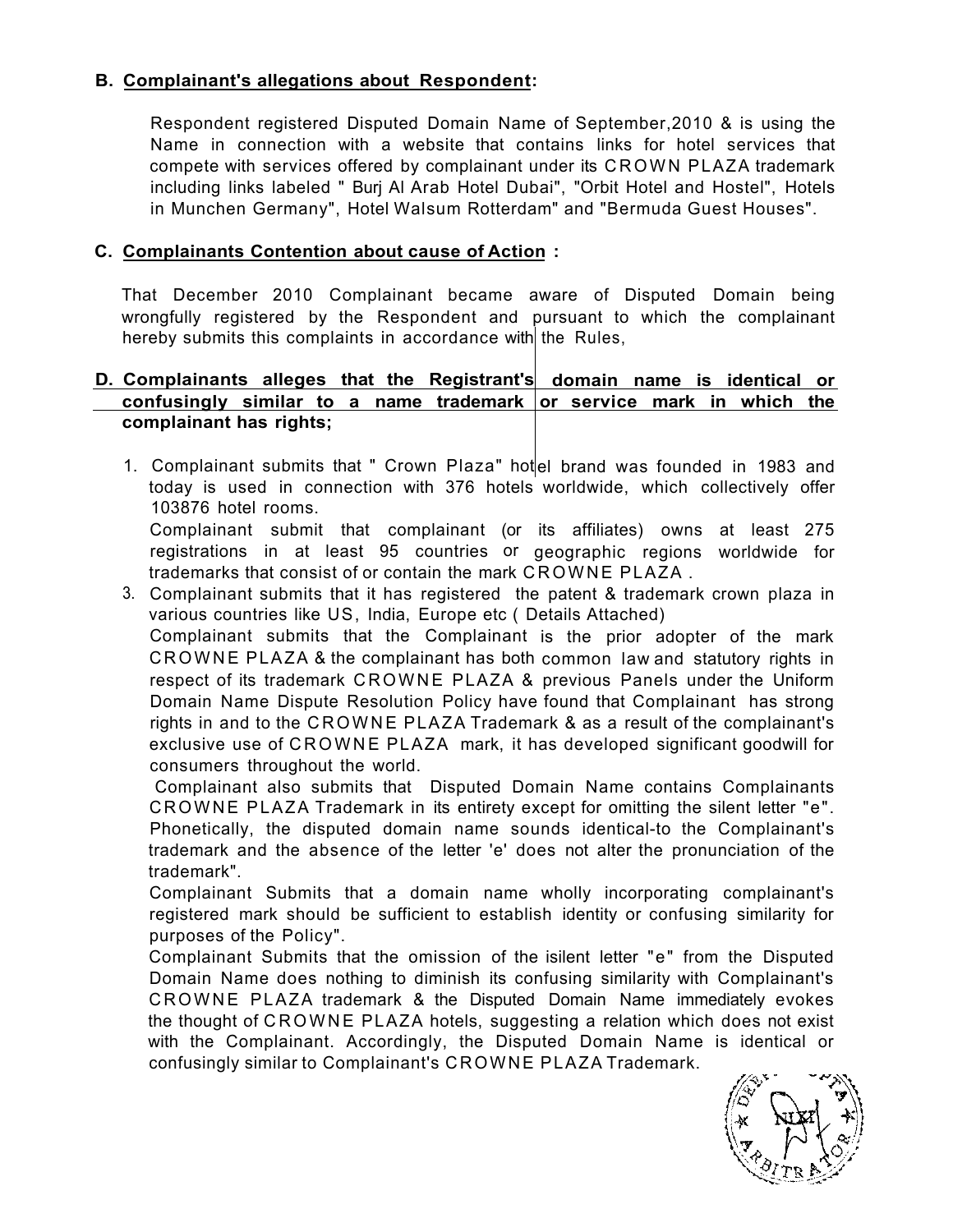# **Complainant's contention that the Registrant has no rights or legitimate interests in respect of the domain name**

- 1. That Complainant has not assigned, granted, licensed, sold , transferred or in any way authorized the Respondent to register or use the CROWNE PLAZA Trademark. Respondent is neither a licensee of the Complainant, nor has it otherwise obtained authorization of any kind whatsoever, to use the Complainant's mark.
- 2. That Respondent has never used Disputed Domain Name or any name corresponding to the Disputed Domain Name in connection with a bona fide offering of goods or services. Respondent is using the Disputed Domain Name in connection with a website that contains links for hotel services that complete with the hotel services offered by Complainant under its CROWNE PLAZA Trademark. Such use is clearly not bona fide under the Rules and, therefore, does not confer upon Respondent any rights or legitimate interests in the Disputed Domain Name.
- 3. That Respondent has never been commonly known by the Disputed Domain Name and has never acquired any trademark or service mark rights in the Disputed Domain Name and, therefore, Respondent has no rights or legitimate interests in the Disputed Domain Name .
- 4. That Because Complainant's established use of the CROWNE PLAZA Trademark for more than 26 years, it is exceedingly unlikely that the Respondent is commonly known by this trademark.
- 5. Respondent has made an illegitimate, commercial, unfair use of the Disputed Domain Name, with an intent for commercial gain misleadingly to divert consumers or tarnish Complainant's CROWN E PLAZA Trademark.. Respondent is using the Disputed Domain Names in connection with a website that contains links for hotels services that complete with the hotel services offered by Complainant under its CROWN E PLAZA Trademark. Such use is clearly for commercial gain and obviously misleads consumers into believing that Respondent's website using the Disputed Domain Name is somehow associated with Complainant.
- 6. Therefore Respondent should have no rights or legitimatejnterests in respect of the Disputed Domain Name.

•

#### **Complainants contention that the Registrant's domain name has been registered or is being used in bad faith :**

- 1. That Respondent has acted in bad faith under the INDRP because the Respondent has intentionally attempted to attract Internet users to the Registrant's website or other on line location by creating a likelihood of confusion with the Complainant's name or mark as to the source, sponsorship, affiliation, or endorsement of the Registrant's website or location or of a product or service on the Registrant's website or location.
- 2. There can be no doubt that Respondent knew of Complainant's CROWNE PLAZA Trademark when it registered the Disputed Domain Name, leading to evidence of bad faith. CROWNE PLAZA Trademark is a WELL-KNOWN, internationally recognized mark registered in numerous countries or geojajaghic regions worldwide.

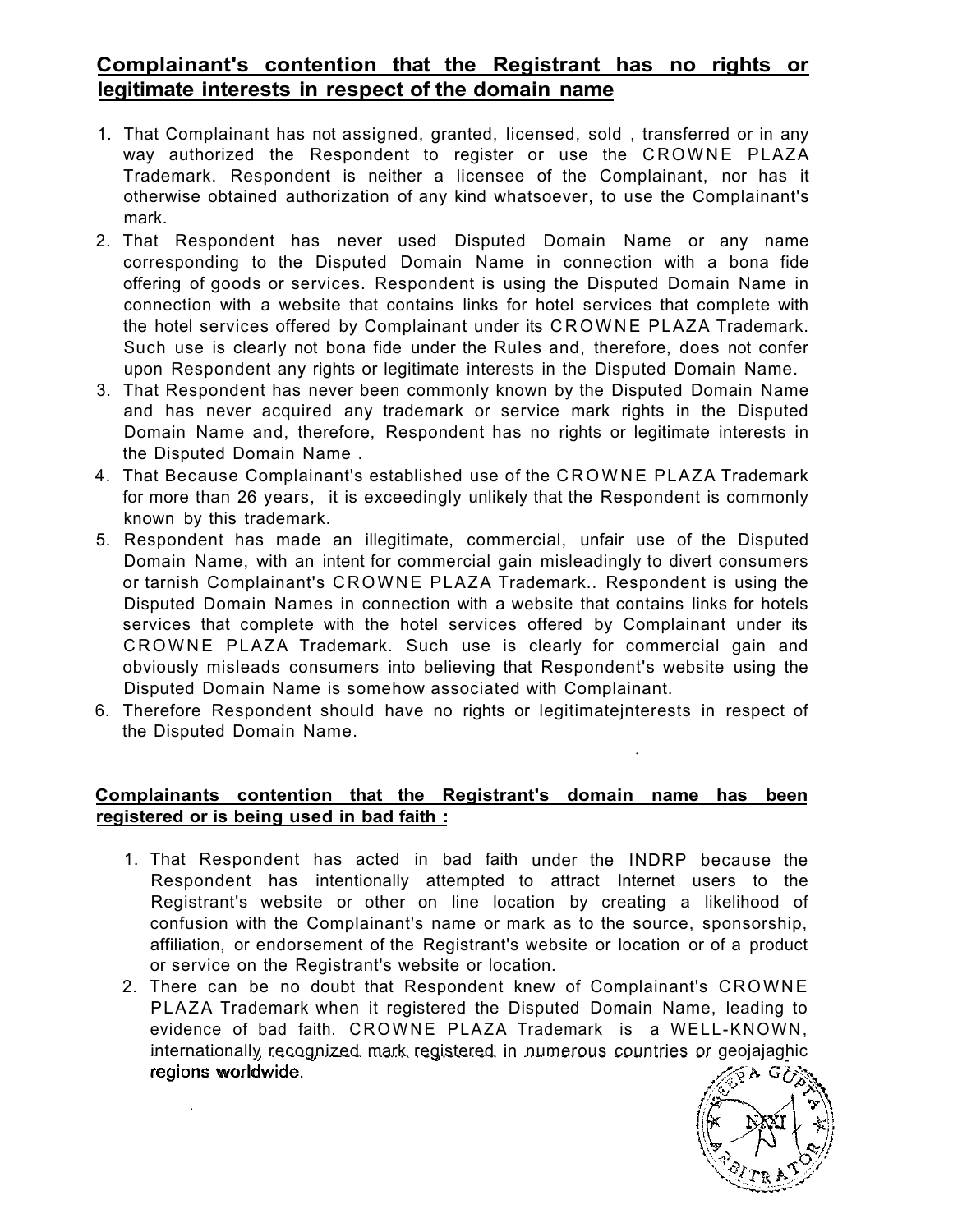- 3. A further indication of bad faith under the Rules is the fact that Complainant's rights in the CROWNE PLAZA Trademark pre dates Respondent's registration of the Disputed Domain Names by approximately 27 years.
- 4. Given Complainant's established rights in the CROWN E PLAZA Trademark in numerous countries or geographic regions worldwide and Disputed Domain Name is "so obviously with " Complainant, Respondent's actions suggest " opportunistic bad faith " in violation of the Rules. Therefore the Disputed Domain Name should be considered as bad faith,

#### **V. Respondents Contentions :**

Respondent has not responded at all.

#### **VI, Opinion:**

#### **I. Issue:**

- A)To obtain relief under the dispute resolution policy and the rules framed by the .IN registry the complainant is bound to prove each of the following :
	- a. Manner in which the domain name in quest on is identical or confusingly similar to a trademark or service mark in which the complainant has rights.
	- b. Why the respondent should be considered as having no rights or legitimate interests in respect of the domain name that is the subject of the complaint.
	- c. Why the domain name in question should be considered as having been registered and being used in bad faith.

Complainant's principal contention as enumerated in Para IV and on the basis of perusal of the records submitted by Complainant with the complaint -

This tribunal is of confirmed opinion that the Complainant has been using the name ginger since many years i.e. YEAR 1983 in one form or the other and has made sincere efforts to promote the brand name 'CROWNE PLAZA' by consuming various resources available at his end and word 'Crowne Plaza' has certainly acquired a popular Brand name in the process and is a popular brand across the length and 'breadth of the country Nationally and Internationally. That mark 'Crowne Plaza' has been registered effectively in India and other countries mentioned in the application.

On the basis of the records submitted by the complainant it's proved that the domain name crownplaza.co.in is related to the age old business of Complainant and is being used for purpose and related to his work.

It is confirmed that Complainant is user of name 'Crowne Plaza'.

To gen

The allegation made by the Complainant that the traffic of Complainant is being diverted to the Respondents site is correct and similar web narnes lead to confusion among web surfers cannot be denied.

Furthermore, if a trademark is incorporated in its entirety in a domain name, it is sufficient to establish that said name is identical or confusingly similar to Complainant's régistered where  $\mathcal{L}(\mathbf{q}) = \mathcal{L}(\mathbf{q})$  and  $\mathcal{L}(\mathbf{q}) = \mathcal{L}(\mathbf{q})$ mark. The control of the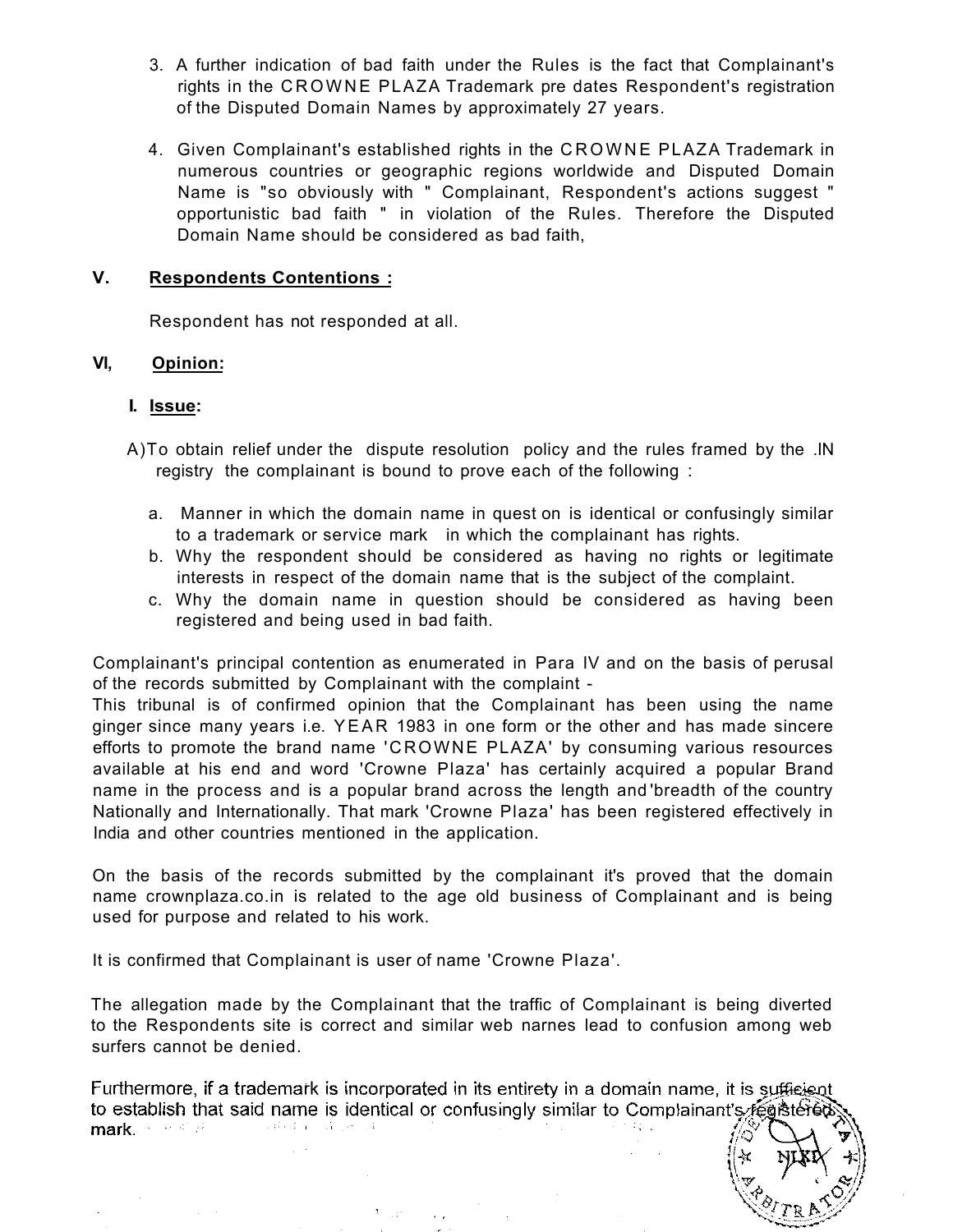It cannot be overlooked that whenever a domain name registration is sought ample professional efforts need to be made to make sure that there is no pre existence of same or similar domain names on the world wide web so as to avoid any intentional or unintentional imbroglio or illegality of its operation and to ensure that no illegalities are committed.

The respondent does not have clear intentions and has flouted the legal requirements and rules of registration of getting a Domain name and its registration. Knowing fully well of the pre existence of the domain name wishing to be registered and even without understanding whether he has rights to register such a name or not and whether similar domain names were legally registered at the various registries of internet by the Complainant much before the respondent started the process of registration, still respondent went in for the registration of the domain name in question, and was purportedly legitimately using the name for business purposes. It profusely empowers Complainant with the First right to the domain name crownplaza.co.in and therefore any rights of the Respondent in this regard stand defeated in favor of Complainant.

This tribunal holds that such misuse of the names should be checked in most efficient manner and that the complainant has tried to prove his good faith and right on the domain name in question should be considered good and that the domain name as having been registered and as being used is in bad faith by the respondent.

Complainant has amply demonstrated that he has been is in the business of hotel services, hospitality ,personalized guest services, under the brand of Crowne Plaza hotels much before the respondent.

The tribunal is of confirmed opinion that the domain name, trade name and trade are factually and correctly conjoint to each other and is proof of the same of widespread recognition of the products and services provided by the Complainant make this complaint a plausible case of action.

#### **2. Domain name hijacking**

This is an established rule that if the tribunal finds that the complaint was brought in good faith, for example in an attempt at forfeiting domain name hijacking or was brought primarily to rightly support the true domain name holder , the tribunal shall declare that the compliant was brought in good faith and constitute true use of administrative proceedings.

As enumerated in para IV the Complainant asked for finding of bad faith, under this principle. In support of this prayer the Complainant cites the Respondent's misrepresentation of the facts related to allegation against the respondent. Further, in support of this the Complainant submitted documents marked as Annexures which amply demonstrate and prove beyond any doubt that the complainant filed this complaint with no ulterior motive. Complainant's complaint is un colourable and confirms beyond doubt the mind of tribunal that the present complaint is filed with no ulterior motive. Therefore, I am bound to conclude with the certainty that the present complaint by the complainant is an effort to save the disputed domain name from misuse and intention to harass or abuse the process of Law.